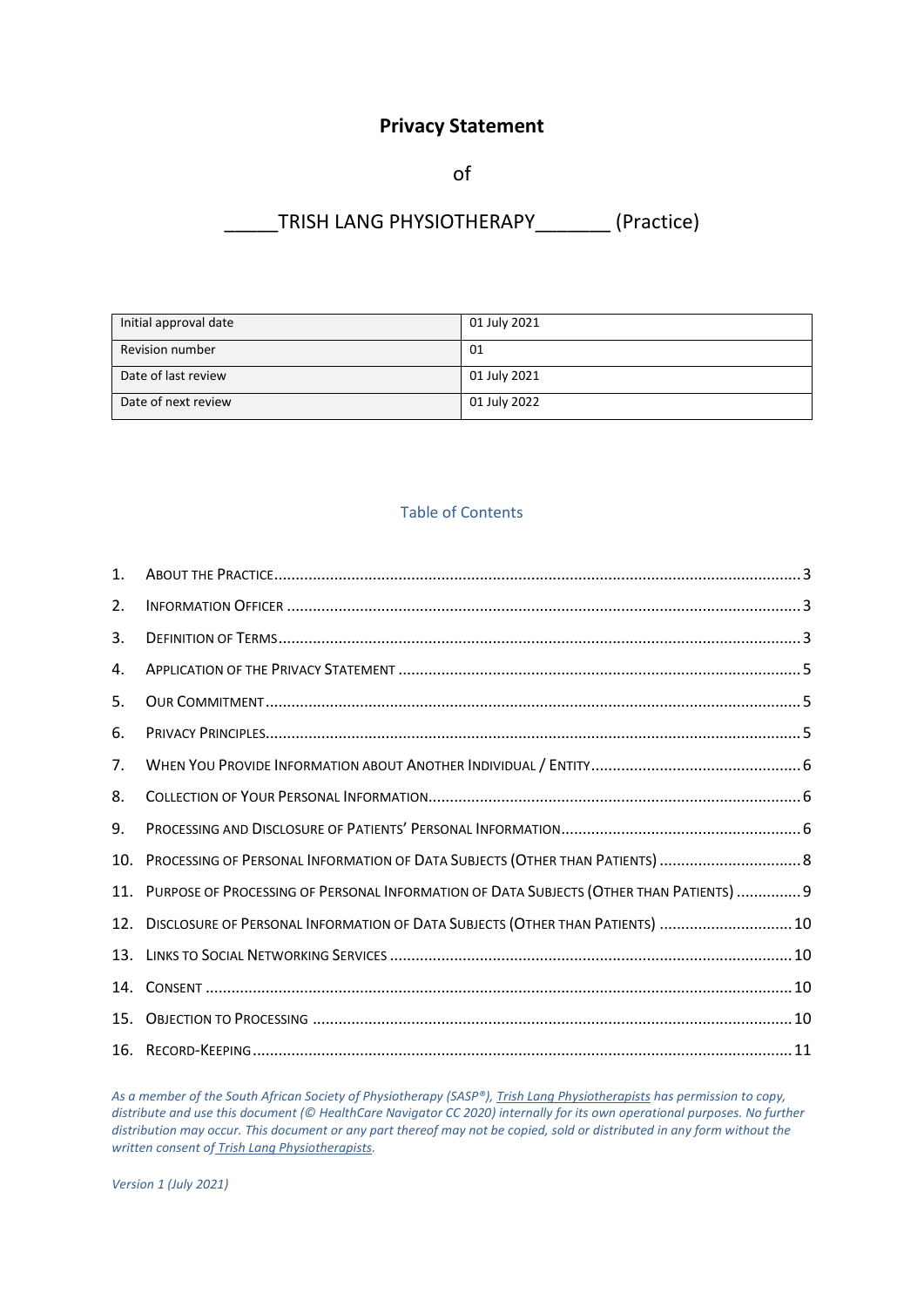| 17. SENDING INFORMATION ACROSS THE BORDERS OF THE REPUBLIC OF SOUTH AFRICA 11    |  |
|----------------------------------------------------------------------------------|--|
|                                                                                  |  |
|                                                                                  |  |
|                                                                                  |  |
|                                                                                  |  |
|                                                                                  |  |
|                                                                                  |  |
| 24. CONCERNS AND COMPLAINTS ABOUT THE PROCESSING OF YOUR PERSONAL INFORMATION 13 |  |
|                                                                                  |  |

*As a member of the South African Society of Physiotherapy (SASP®), Trish Lang Physiotherapists has permission to copy, distribute and use this document (© HealthCare Navigator CC 2020) internally for its own operational purposes. No further distribution may occur. This document or any part thereof may not be copied, sold or distributed in any form without the written consent of Trish Lang Physiotherapists.*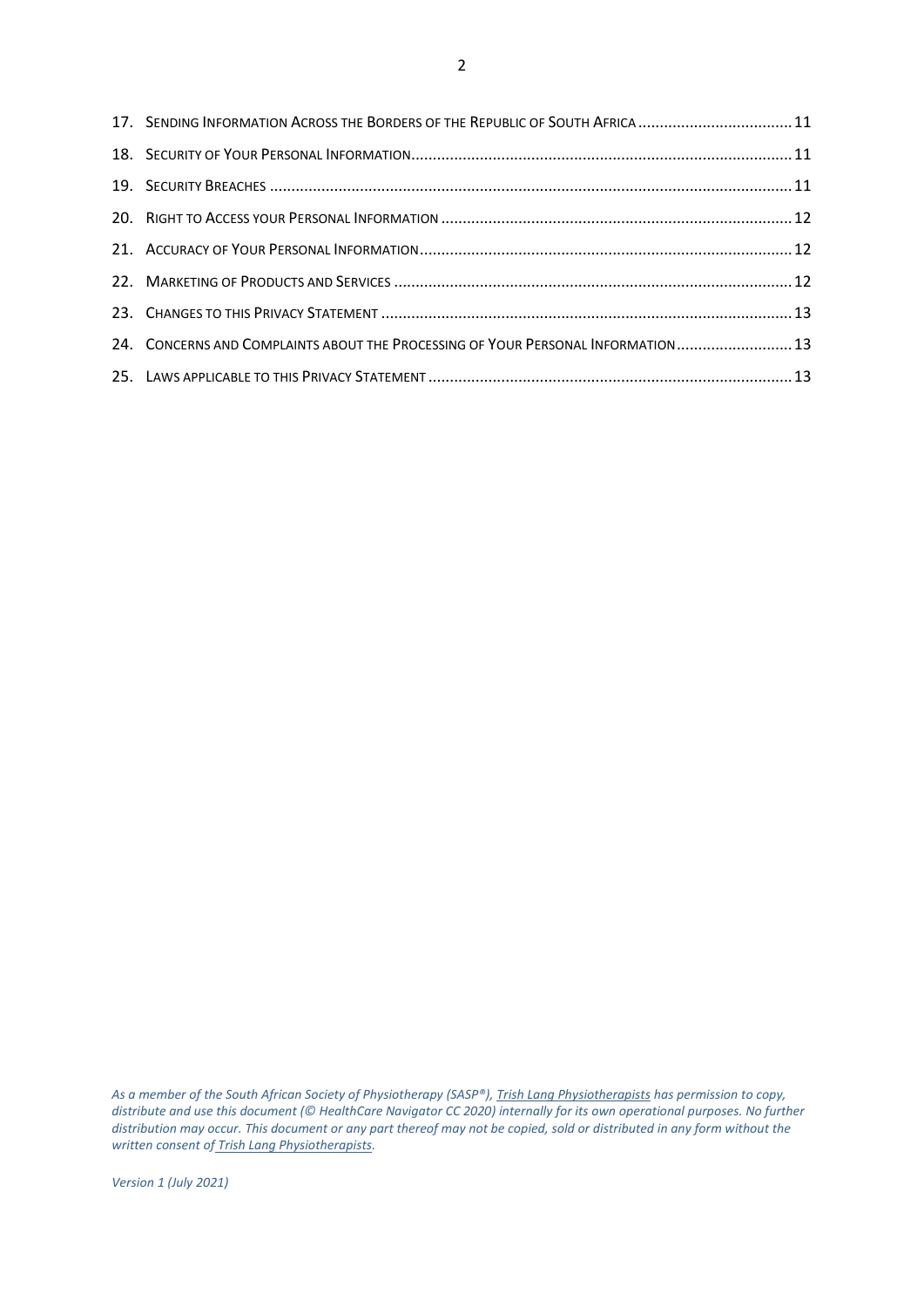#### **PRIVACY STATEMENT**

**Please read this Privacy Statement carefully to understand how your personal information will be handled by \_\_\_\_TRISH LANG PHYSIOTHERAPY\_\_\_\_\_\_\_\_\_\_\_\_\_\_\_\_ ("the practice"). Every term of this Statement is material. If you do not agree with the processing of your personal information as set out in this Statement, we may in our sole discretion decide whether to provide or continue with the provision of physiotherapy services to you, unless we have a legal obligation to do so, or to otherwise engage with you.**

#### <span id="page-2-0"></span>**1. ABOUT THE PRACTICE**

This is a private physiotherapy practice, which provides physiotherapy services to patients. The practice is subject to various laws protecting the privacy and confidentiality of data subjects (e.g. the Health Professions Act and the National Health Act), including patients, as well as the ethical rules and policies of the Health Professions Council of South Africa (HPCSA).

The practice's contact details are as follows:

**Address: Room 604, Touchstone House, 7 Bree Street, Cape Town, 8001**

**E-mail: trish.lang@mweb.co.za Telephone: +27214236206 Website: www.physios.capetown**

#### <span id="page-2-1"></span>**2. INFORMATION OFFICER**

The contact details of the practice's Information Officer are as follows:

**Name: Patricia (Trish) Lang**

**E-mail: trish.lang@mweb.co.za**

**Telephone: +27828466186**

#### <span id="page-2-2"></span>**3. DEFINITION OF TERMS**

3.1 **"Personal information"** refers to information relating to identifiable, living, natural persons as well as identifiable, existing juristic persons, and includes, but is not limited to -

*As a member of the South African Society of Physiotherapy (SASP®), Trish Lang Physiotherapists has permission to copy, distribute and use this document (© HealthCare Navigator CC 2020) internally for its own operational purposes. No further distribution may occur. This document or any part thereof may not be copied, sold or distributed in any form without the written consent of Trish Lang Physiotherapists.*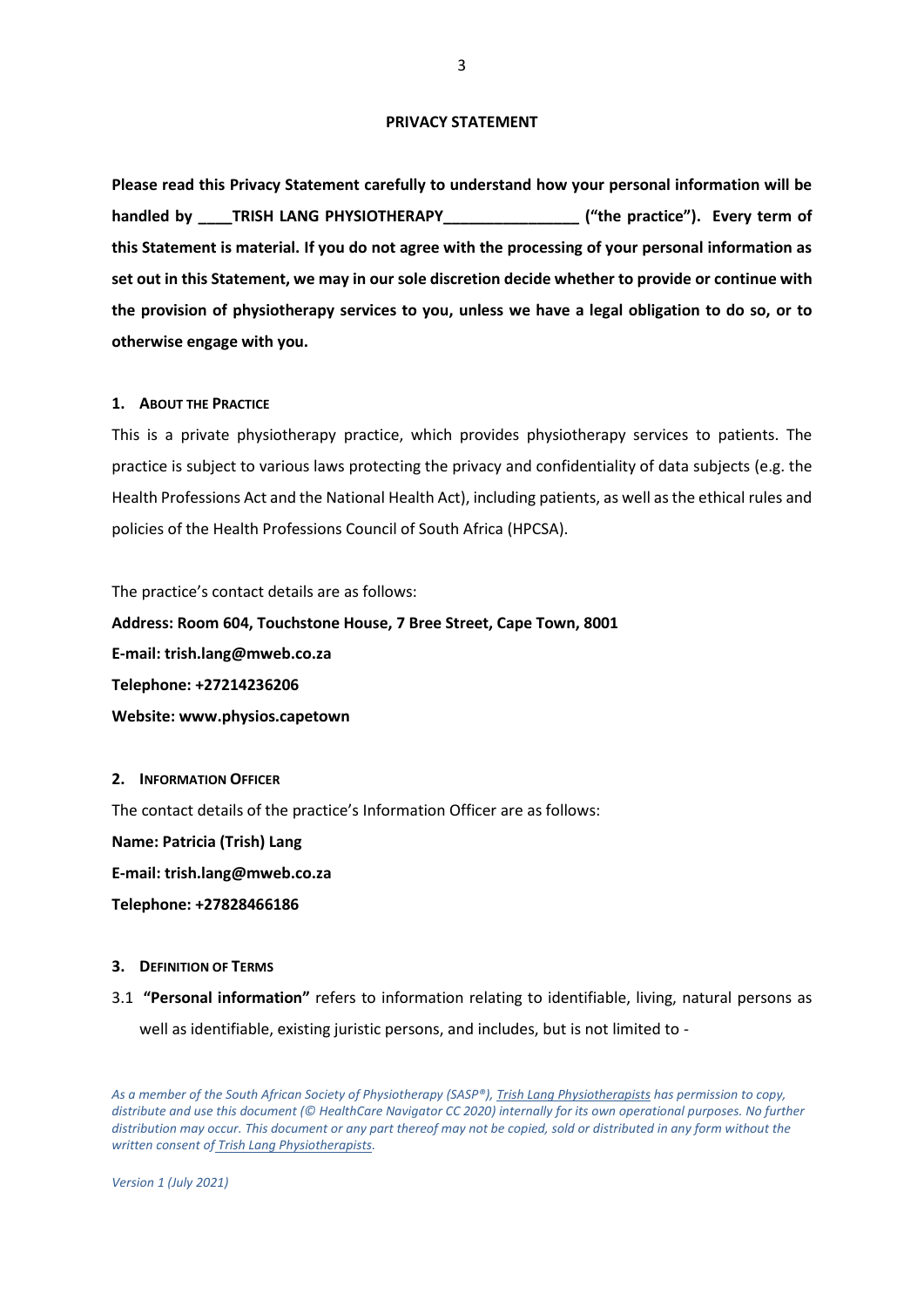- 3.1.1 information relating to the race, gender, sex, pregnancy, marital status, national, ethnic or social origin, colour, sexual orientation, age, physical or mental health, well-being, disability, religion, conscience, belief, culture, language and birth of the person;
- 3.1.2 information relating to the education or the medical, financial, criminal or employment history of the person;
- 3.1.3 any identifying number, symbol, e-mail address, physical address, telephone number, location information, online identifier or other particular assignment to the person;
- 3.1.4 the biometric information of the person;
- 3.1.5 the personal opinions, views or preferences of the person;
- 3.1.6 correspondence sent by the person that is implicitly or explicitly of a private or confidential nature or further correspondence that would reveal the contents of the original correspondence;
- 3.1.7 the views or opinions of another individual about the person; and
- 3.1.8 the name of the person if it appears with other personal information relating to the person or if the disclosure of the name itself would reveal information about the person,

and "information" has a similar meaning unless the context requires otherwise.

- 3.2 **"Processing"** refers to any operation or activity or any set of operations, whether or not by automatic means, concerning personal information, including -
	- 3.2.1 the collection, receipt, recording, organisation, collation, storage, updating or modification, retrieval, alteration, consultation or use;
	- 3.2.2 dissemination by means of transmission, distribution or making available in any other form; or
	- 3.2.3 merging, linking, as well as restriction, degradation, erasure or destruction of information.
- 3.3 **"POPIA"** means the Protection of Personal Information Act (Act 4 of 2013) and Regulations made in terms thereof.
- 3.4 **"We" / "us"** refers to the practice and the practice owners / partners / directors.

*As a member of the South African Society of Physiotherapy (SASP®), Trish Lang Physiotherapists has permission to copy, distribute and use this document (© HealthCare Navigator CC 2020) internally for its own operational purposes. No further distribution may occur. This document or any part thereof may not be copied, sold or distributed in any form without the written consent of Trish Lang Physiotherapists.*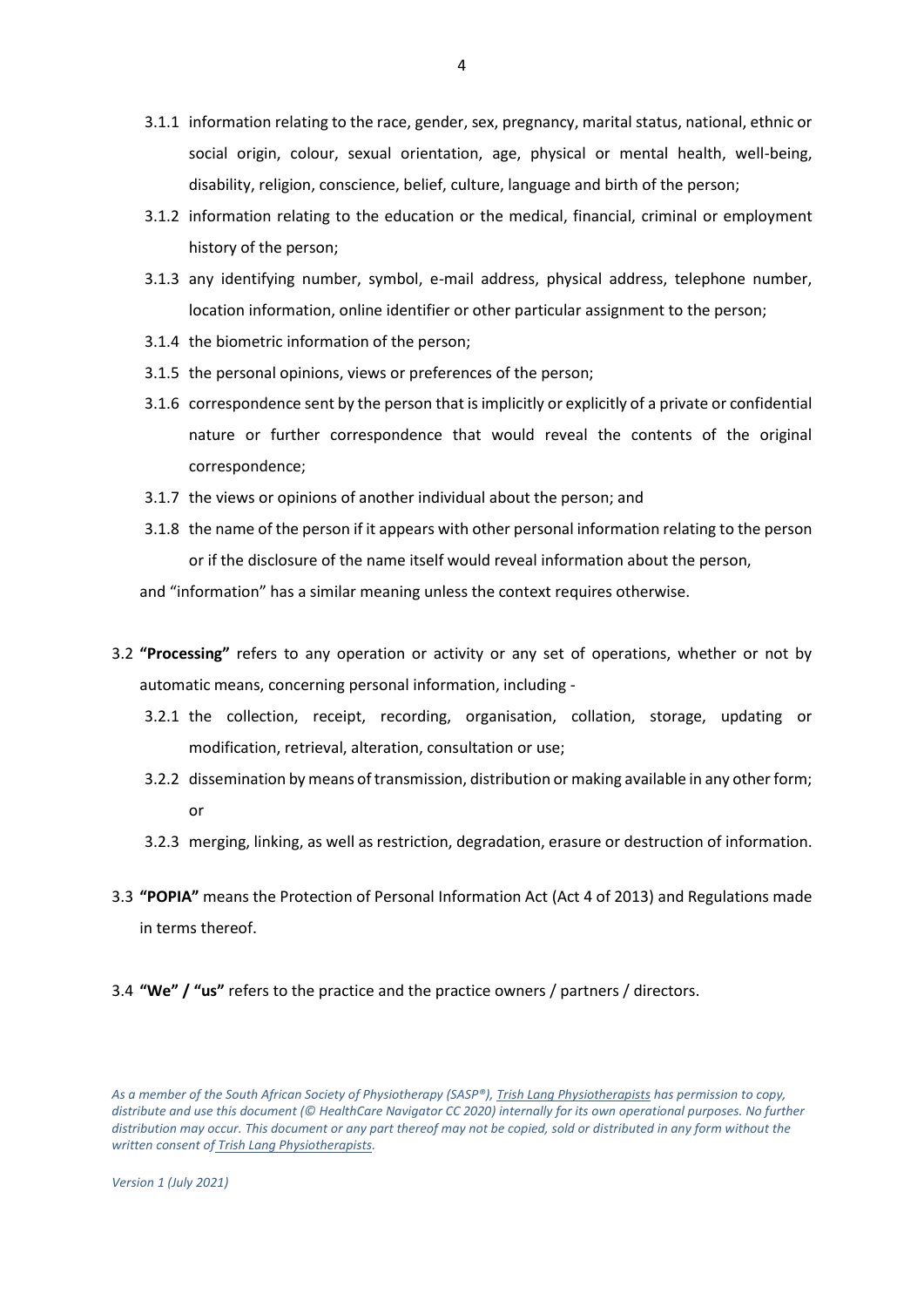3.5 **"You" / "your"** refers to the data subject (i.e. the person or entity) whose personal information is in the possession of or under the control of or processed by the practice.

#### <span id="page-4-0"></span>**4. APPLICATION OF THE PRIVACY STATEMENT**

This Privacy Statement applies to personal information that we have in our possession or under our control, and information that we collect or receive from or about you (for example, when you obtain physiotherapy services at the practice and/or submit information via the practice's website). It stipulates, amongst others, how we collect your personal information, the type of information collected, why that information is collected, the circumstances under which that information will be shared with others, the security measures that we have implemented to protect your personal information and your right to obtain access to and correct the information in our possession or under our control.

## <span id="page-4-1"></span>**5. OUR COMMITMENT**

We understand that your personal information is important to you and that you may be anxious about disclosing it. Your privacy and the security of your information are just as important to us and we therefore want to make sure you understand how your information will be processed. We acknowledge that we are required by law to keep your personal information confidential and secure. We are committed to conducting our practice in accordance with the law in order to ensure that the confidentiality of your personal information is protected and maintained. We take this commitment to look after your personal information seriously. We have implemented a number of processes to make sure that your personal information is used in the right way.

#### <span id="page-4-2"></span>**6. PRIVACY PRINCIPLES**

We apply the following principles in order to protect your privacy:

- No more personal information about you than what is necessary is collected;
- Your personal information is only used for the purposes specified in this Privacy Statement, unless you are advised otherwise;
- Your personal information is not kept by us if it is no longer needed; and

*As a member of the South African Society of Physiotherapy (SASP®), Trish Lang Physiotherapists has permission to copy, distribute and use this document (© HealthCare Navigator CC 2020) internally for its own operational purposes. No further distribution may occur. This document or any part thereof may not be copied, sold or distributed in any form without the written consent of Trish Lang Physiotherapists.*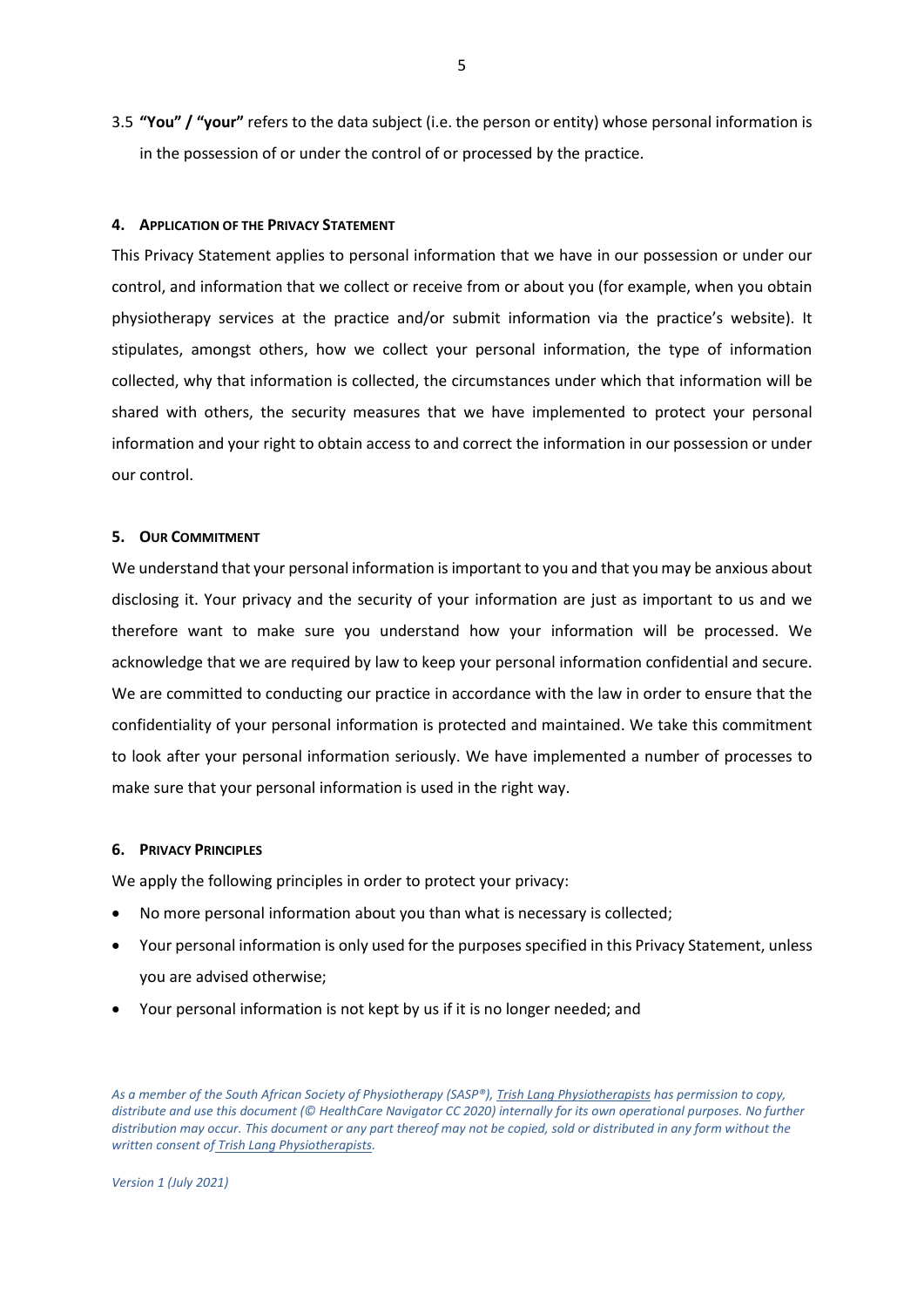• Other than as specified in this Privacy Statement or otherwise agreed with you, we do not share your personal information with third parties.

#### <span id="page-5-0"></span>**7. WHEN YOU PROVIDE INFORMATION ABOUT ANOTHER INDIVIDUAL / ENTITY**

You must make sure that if you provide personal information about any individual or entity to us, you may lawfully do so (e.g. with their consent). We will accept that you are acting lawfully. You should make sure that they are familiar with this Privacy Statement and understand how we will use and disclose their information.

#### <span id="page-5-1"></span>**8. COLLECTION OF YOUR PERSONAL INFORMATION**

We obtain personal information directly from you when you become a patient or an employee, when you log onto our website or when you provide information to us. Information may also be collected from other sources, depending on the circumstances, such as your next-of-kin, another health care practitioner involved in your care, the hospital / facility admission form, a credit bureau, a public record or when you make information publicly available. The information that we request from you is necessary to provide you with physiotherapy services or to manage the employment or other relationship. Information is generally collected for the purposes as set out below.

#### <span id="page-5-2"></span>**9. PROCESSING AND DISCLOSURE OF PATIENTS' PERSONAL INFORMATION**

There are various laws that permit the processing of your personal information such as the National Health Act, the Health Professions Act and POPIA. We will only process, which includes collect, use, store or disclose, your personal information in accordance with the law or otherwise with your consent and will always strive to keep your information confidential, whether you supply it directly to us or whether it is collected lawfully from other sources.

We generally collect and process the following personal information about patients and retain it as part of our records:

- Name, identity number, date of birth, age, contact details, address and gender;
- Name and contact details of next-of-kin;
- Health status and disability;

*As a member of the South African Society of Physiotherapy (SASP®), Trish Lang Physiotherapists has permission to copy, distribute and use this document (© HealthCare Navigator CC 2020) internally for its own operational purposes. No further distribution may occur. This document or any part thereof may not be copied, sold or distributed in any form without the written consent of Trish Lang Physiotherapists.*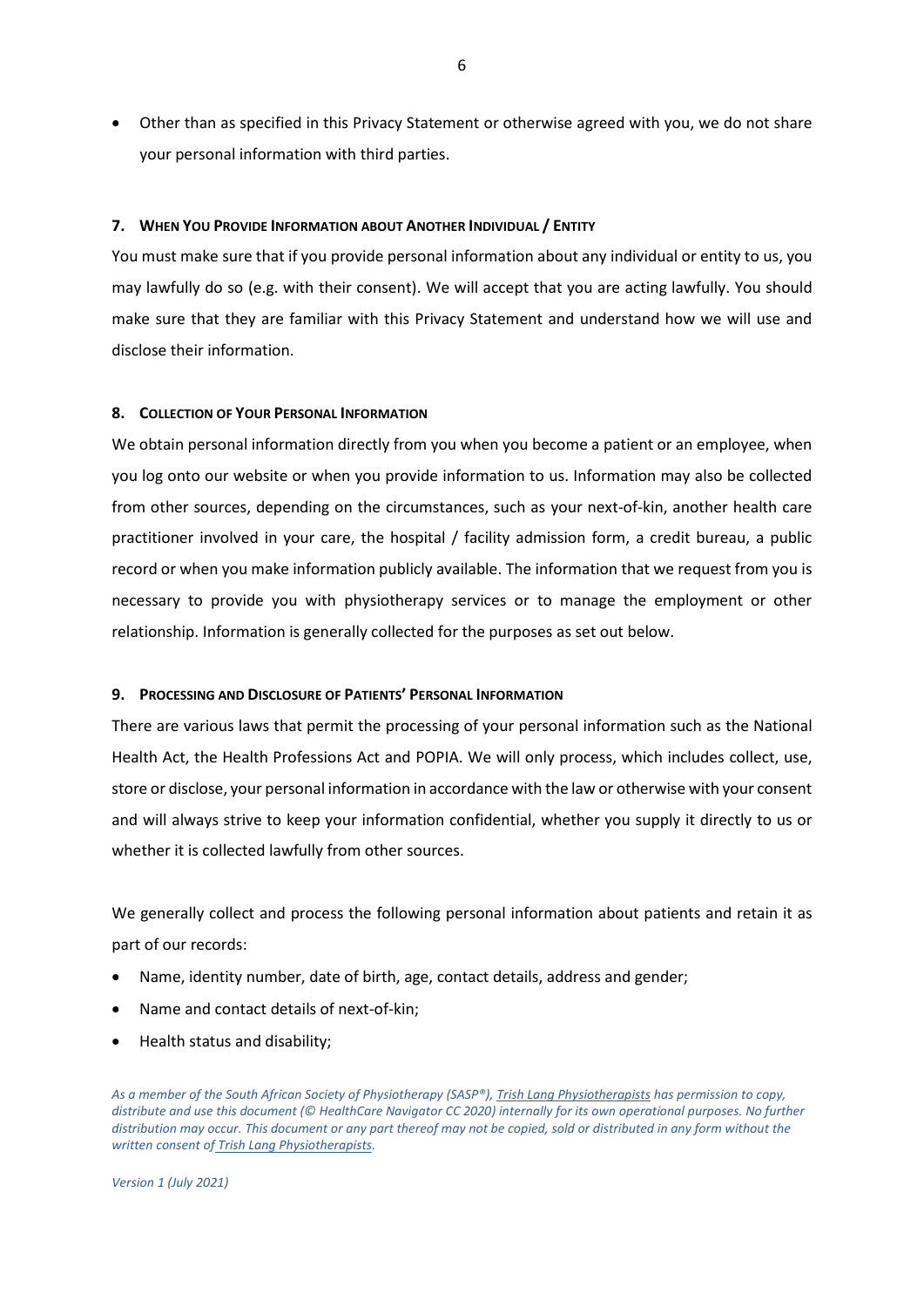- Funder (e.g. medical scheme) information;
- Physiotherapy services provided;
- Reports from special investigations such as radiology reports and pathology results;
- Account and payment details; and
- Patient documentation, including consent forms, invoices, photos, videos and correspondence.

When you become a patient of the practice, we will use your personal information as follows:

- to provide you with appropriate care;
- to communicate with you in respect of your care, including reminding you of appointments and collecting payments for services rendered;
- for administrative purposes, including preparing invoices and collecting payment for services rendered;
- to refer you to other practitioners;
- to report to referring practitioners;
- for participation in clinical trials;
- record-keeping;
- for historical, statistical and research purposes;
- as proof;
- for enforcement of the practice's rights;
- for any other lawful purpose related to the activities of a private physiotherapy practice; and/or
- as may be requested or authorised by you.

We do not use your personal information for commercial purposes.

Depending on the circumstances, your personal information will be disclosed to the following persons and entities:

- relevant treating practitioners to ensure appropriate care;
- next-of-kin (if it is necessary in the circumstances);
- your funder (such as your medical scheme upon its request, for example, to allocate benefits);
- your insurance company (upon your request);

*As a member of the South African Society of Physiotherapy (SASP®), Trish Lang Physiotherapists has permission to copy, distribute and use this document (© HealthCare Navigator CC 2020) internally for its own operational purposes. No further distribution may occur. This document or any part thereof may not be copied, sold or distributed in any form without the written consent of Trish Lang Physiotherapists.*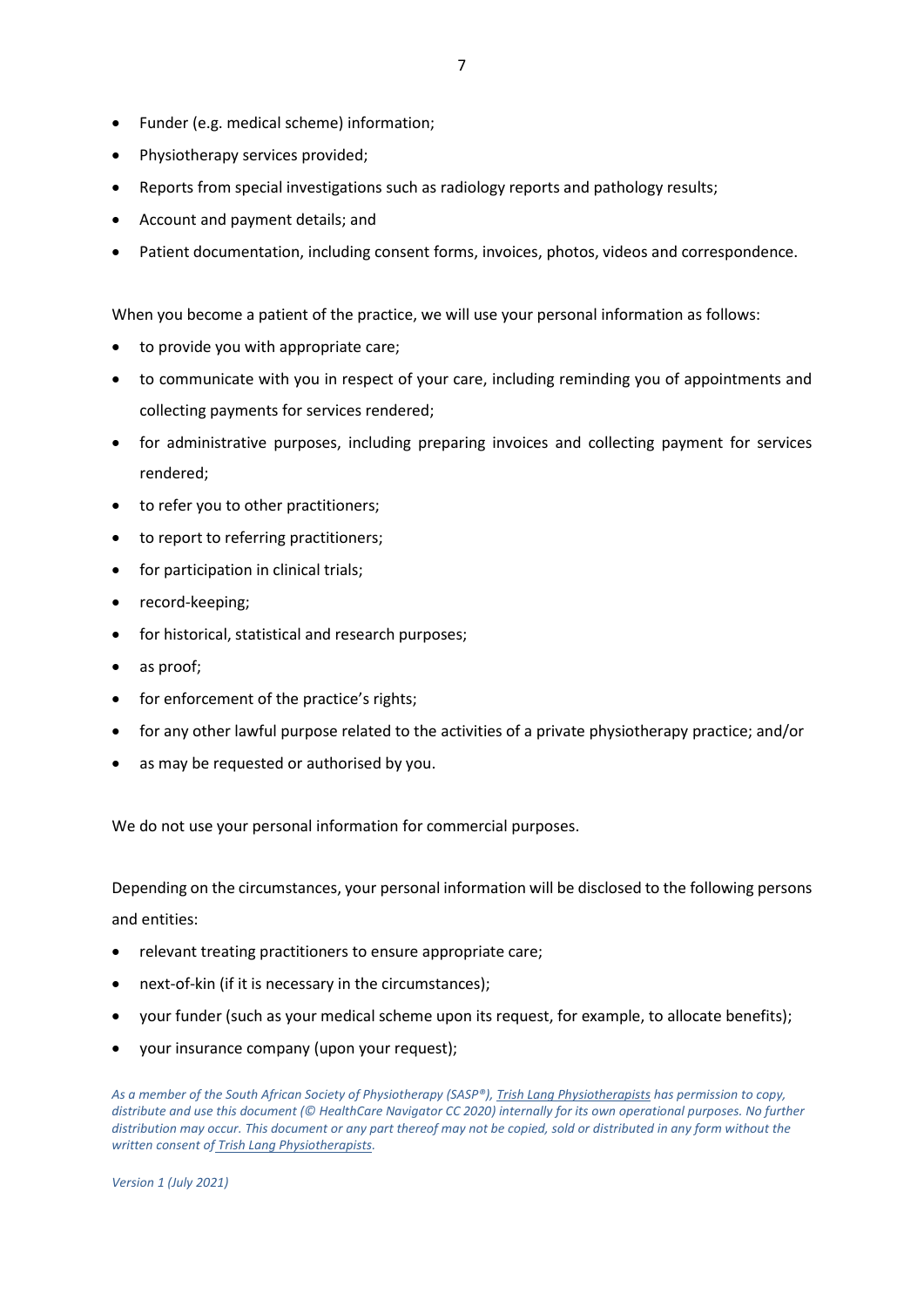- bodies performing peer review of our practitioners / clinical practice audits;
- our professional advisers as well as employees and service providers who assist us to provide the services and who perform functions related to the administration of the practice, subject to confidentiality agreements;
- debt collectors and credit bureaus, if your accounts are outstanding;
- public and private bodies (such as regulators), as may be required in terms of the law;
- law enforcement structures, including courts and tribunals;
- as required or permitted by law, including to comply with any legal obligation or to protect the rights, property or safety of our business, employees, patients, the public or others; and
- a purchaser of the practice, if applicable.

## <span id="page-7-0"></span>**10. PROCESSING OF PERSONAL INFORMATION OF DATA SUBJECTS (OTHER THAN PATIENTS)**

There are various laws that permit the processing of your personal information such as labour laws and POPIA. We will only process, which includes collect, use, store or disclose, your personal information in accordance with the law or otherwise with your consent and will always strive to keep your information confidential, whether you supply it directly to us or whether it is collected lawfully from other sources.

We generally process the following personal information about you, as may be applicable in the circumstances, and retain it as part of our records:

## • **Health care practitioners and employees**

- Name, identity number, date of birth, age, contact details, address, HPCSA number, position or role in the practice, nationality, gender, qualifications, specialisation and interests, curriculum vitae, references and photos;
- Membership of the SASP<sup>®</sup>;
- Relevant medical and disability information;
- Signatures of official signatories of the practice and proof of residence, if required by the bank;
- **Employment-related information;**
- Bank details;

*As a member of the South African Society of Physiotherapy (SASP®), Trish Lang Physiotherapists has permission to copy, distribute and use this document (© HealthCare Navigator CC 2020) internally for its own operational purposes. No further distribution may occur. This document or any part thereof may not be copied, sold or distributed in any form without the written consent of Trish Lang Physiotherapists.*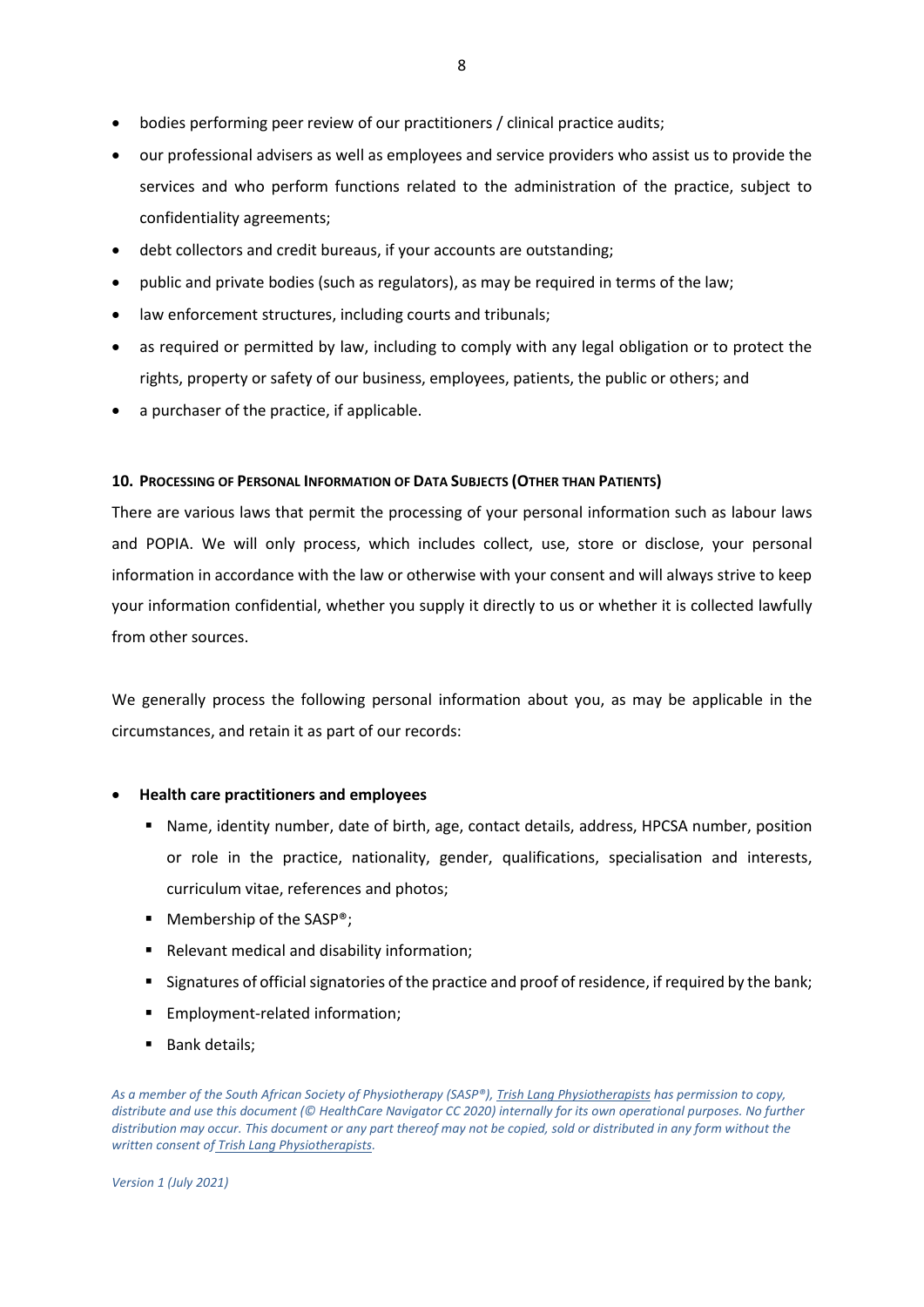- Professional indemnity cover information; and
- Correspondence.
- **Suppliers, Service Providers, Other Stakeholders in the Health Care Industry, including Public Bodies and Regulators**
	- Organisation name and contact details;
	- Names, titles and contact details of relevant persons and officers;
	- Black-Economic Empowerment (BEE) status of suppliers;
	- Agreements and related information:
	- **■** Invoices;
	- Official documentation, including newsletters and statements; and
	- Engagement-related information and correspondence.

Other personal information may be collected and processed, as may be necessary and applicable in the circumstances.

## <span id="page-8-0"></span>**11. PURPOSE OF PROCESSING OF PERSONAL INFORMATION OF DATA SUBJECTS (OTHER THAN PATIENTS)**

We generally process personal information for one or more of the following purposes:

- to conduct and manage the practice in accordance with the law, including the administration of the practice and claiming and collecting payment for services rendered;
- for communication purposes;
- for the maintenance of practice records;
- for employment and related matters of employees and other practitioners;
- for reporting to persons and bodies as required and authorised in terms of the law or by you;
- for historical, statistical and research purposes;
- for proof;
- for enforcement of the practice's rights; and/or
- for any other lawful purpose related to the activities of a private physiotherapy practice.

We do not use your personal information for commercial purposes.

*As a member of the South African Society of Physiotherapy (SASP®), Trish Lang Physiotherapists has permission to copy, distribute and use this document (© HealthCare Navigator CC 2020) internally for its own operational purposes. No further distribution may occur. This document or any part thereof may not be copied, sold or distributed in any form without the written consent of Trish Lang Physiotherapists.*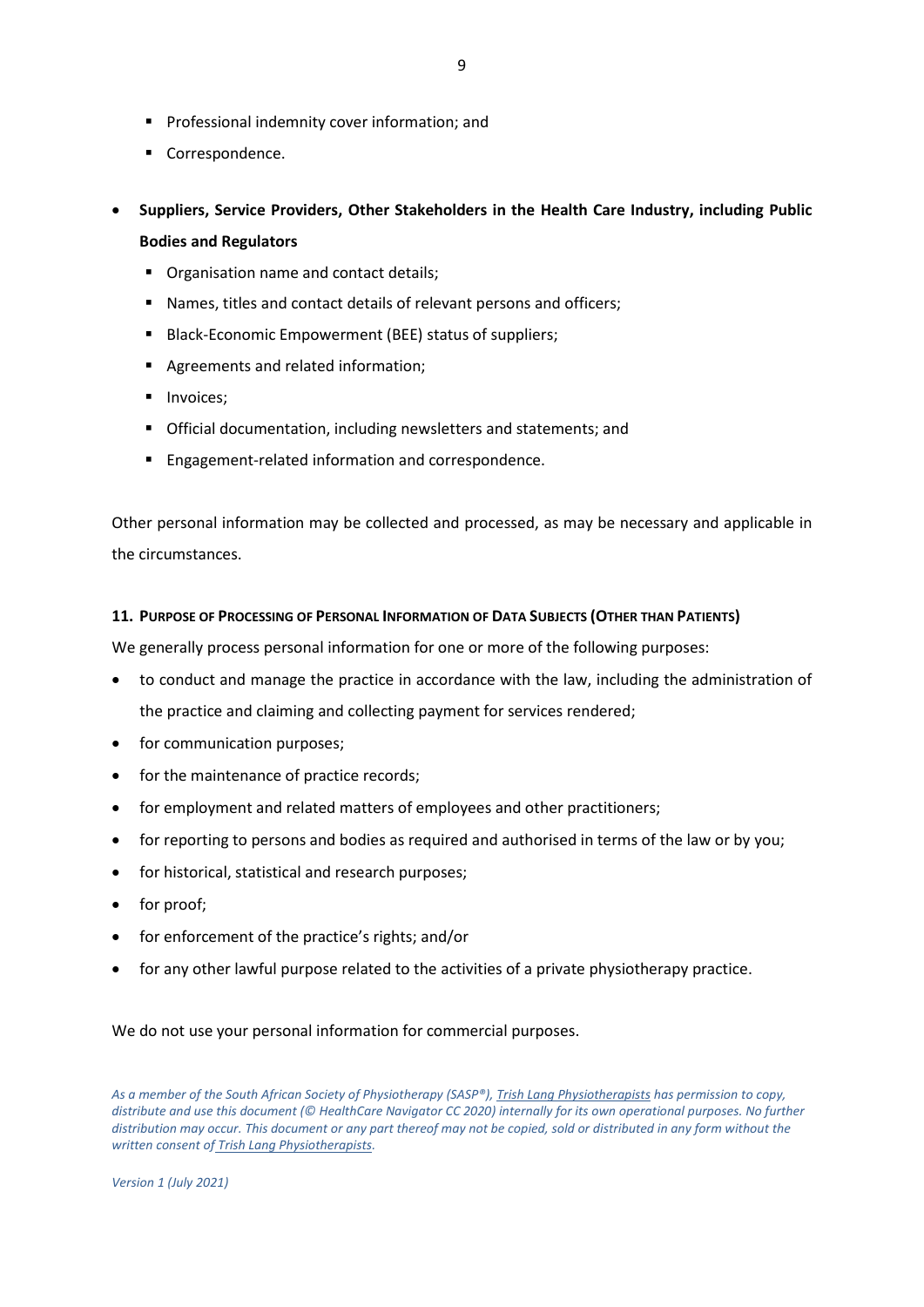#### <span id="page-9-0"></span>**12. DISCLOSURE OF PERSONAL INFORMATION OF DATA SUBJECTS (OTHER THAN PATIENTS)**

Relevant personal information of data subjects (other than patients) will be shared, as may be necessary in the circumstances, with our professional advisers, relevant employees (on a need-toknow basis), our auditors / accountants, regulators, relevant public and private bodies, law enforcement structures, and a purchaser of the practice, if applicable. The information will only be shared as permitted in terms of the law or as otherwise agreed to with such a person.

#### <span id="page-9-1"></span>**13. LINKS TO SOCIAL NETWORKING SERVICES**

We use social networking services such as WhatsApp, LinkedIn, Instagram, and Facebook to communicate with the public about our services. When you communicate with us through these services, the relevant social networking service may collect your personal information for its own purposes. These services have their own privacy policies, which are independent of this Privacy **Statement** 

#### <span id="page-9-2"></span>**14. CONSENT**

If you provide consent to us to process your personal information, you may withdraw your consent at any time. This does not affect the processing of personal information that has already occurred. If you withdraw your consent, your personal information will only be processed as provided for in the law, and, if the circumstances make it reasonable and lawful for us to do so, we may terminate our relationship with you.

#### <span id="page-9-3"></span>**15. OBJECTION TO PROCESSING**

In certain instances, you may object to the processing of your personal information, if it is reasonable to do so, unless we may do so in terms of the law. This must occur on the form prescribed by POPIA. This does not affect personal information already processed. If you object and we agree with your objection, your personal information will only be processed as provided for in the law. If you exercise this right and, if the circumstances make it reasonable and lawful for us to do so, we may terminate our relationship with you.

*As a member of the South African Society of Physiotherapy (SASP®), Trish Lang Physiotherapists has permission to copy, distribute and use this document (© HealthCare Navigator CC 2020) internally for its own operational purposes. No further distribution may occur. This document or any part thereof may not be copied, sold or distributed in any form without the written consent of Trish Lang Physiotherapists.*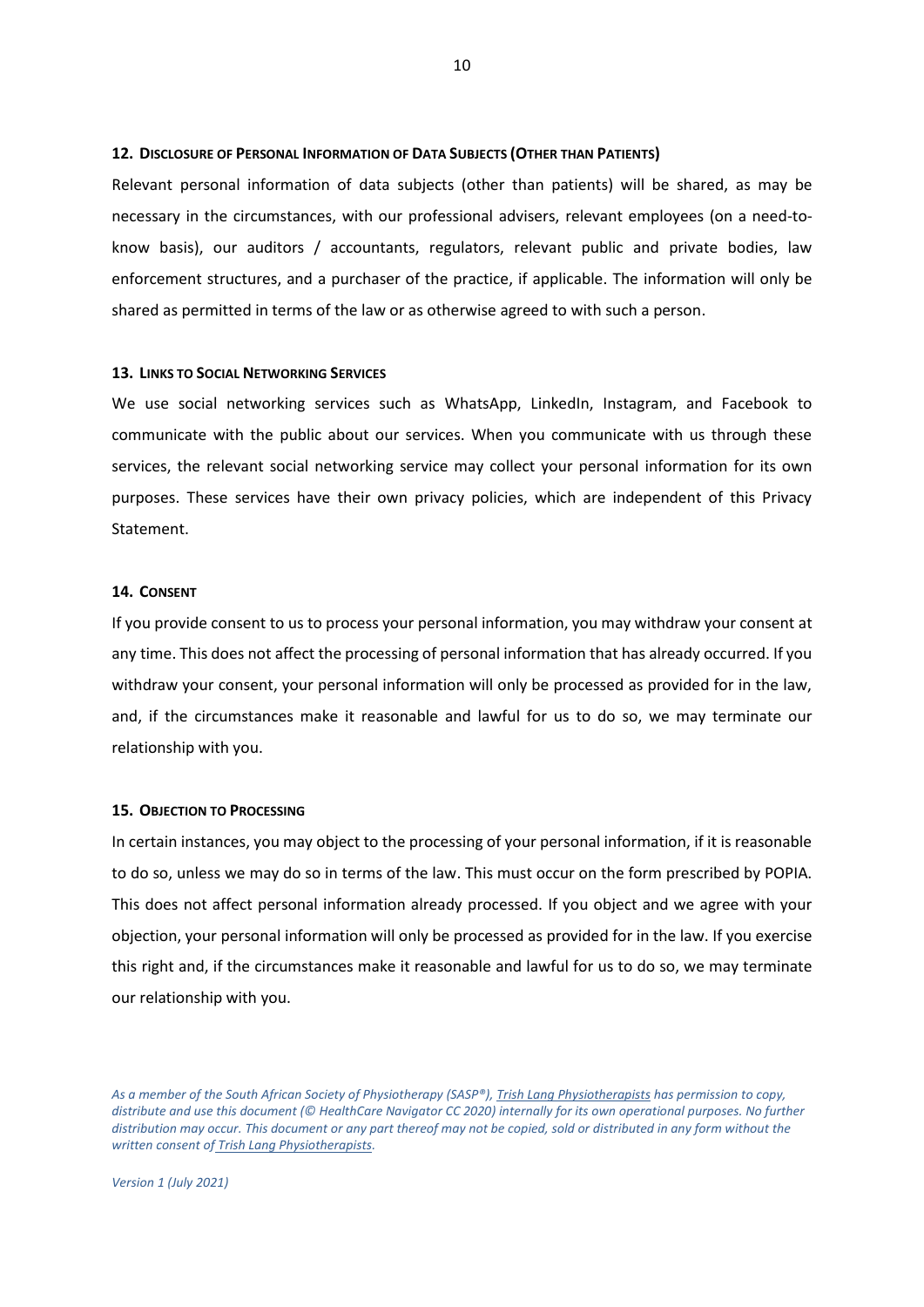#### <span id="page-10-0"></span>**16. RECORD-KEEPING**

We maintain records of your personal information for as long as it is necessary for lawful purposes in accordance with the law, including to fulfil your requests, provide services to you, comply with legal obligations, resolve disputes, enforce agreements and as proof. These records may be held in electronic format. We may also retain your personal information for historical, statistical and research purposes, subject to the provisions of the law.

#### <span id="page-10-1"></span>**17. SENDING INFORMATION ACROSS THE BORDERS OF THE REPUBLIC OF SOUTH AFRICA**

We process and store your information in records within the Republic South Africa, including in 'clouds', which comply with the legal requirements to ensure the protection of your privacy. If we must provide your personal information to any third party in another country, we will obtain your prior consent unless such information may be lawfully provided to that third party.

#### <span id="page-10-2"></span>**18. SECURITY OF YOUR PERSONAL INFORMATION**

We are committed to ensuring the security of your personal information in order to protect it from unauthorised processing and access as well as loss, damage or unauthorised destruction. There are also inherent risks in the electronic transfer and storage of personal information. We have implemented and continually review and update our information protection measures to ensure the security, integrity, and confidentiality of your information in accordance with industry best practices. These measures include the physical securing of the offices where information is held, the locking of cabinets with physical records, password control to access electronic records, which passwords are regularly changed, off-site data back-ups and stringent policies in respect of electronic record storage and dissemination. In addition, only those employees and service providers that require access to your information to discharge their functions and to render services to us are granted access to your information and only if they have concluded agreements with or provided undertakings regarding the implementation of appropriate security measures, maintaining confidentiality and processing the information only for the agreed purposes.

#### <span id="page-10-3"></span>**19. SECURITY BREACHES**

We will inform you and the Information Regulator, if any person has unlawfully obtained access to

*As a member of the South African Society of Physiotherapy (SASP®), Trish Lang Physiotherapists has permission to copy, distribute and use this document (© HealthCare Navigator CC 2020) internally for its own operational purposes. No further distribution may occur. This document or any part thereof may not be copied, sold or distributed in any form without the written consent of Trish Lang Physiotherapists.*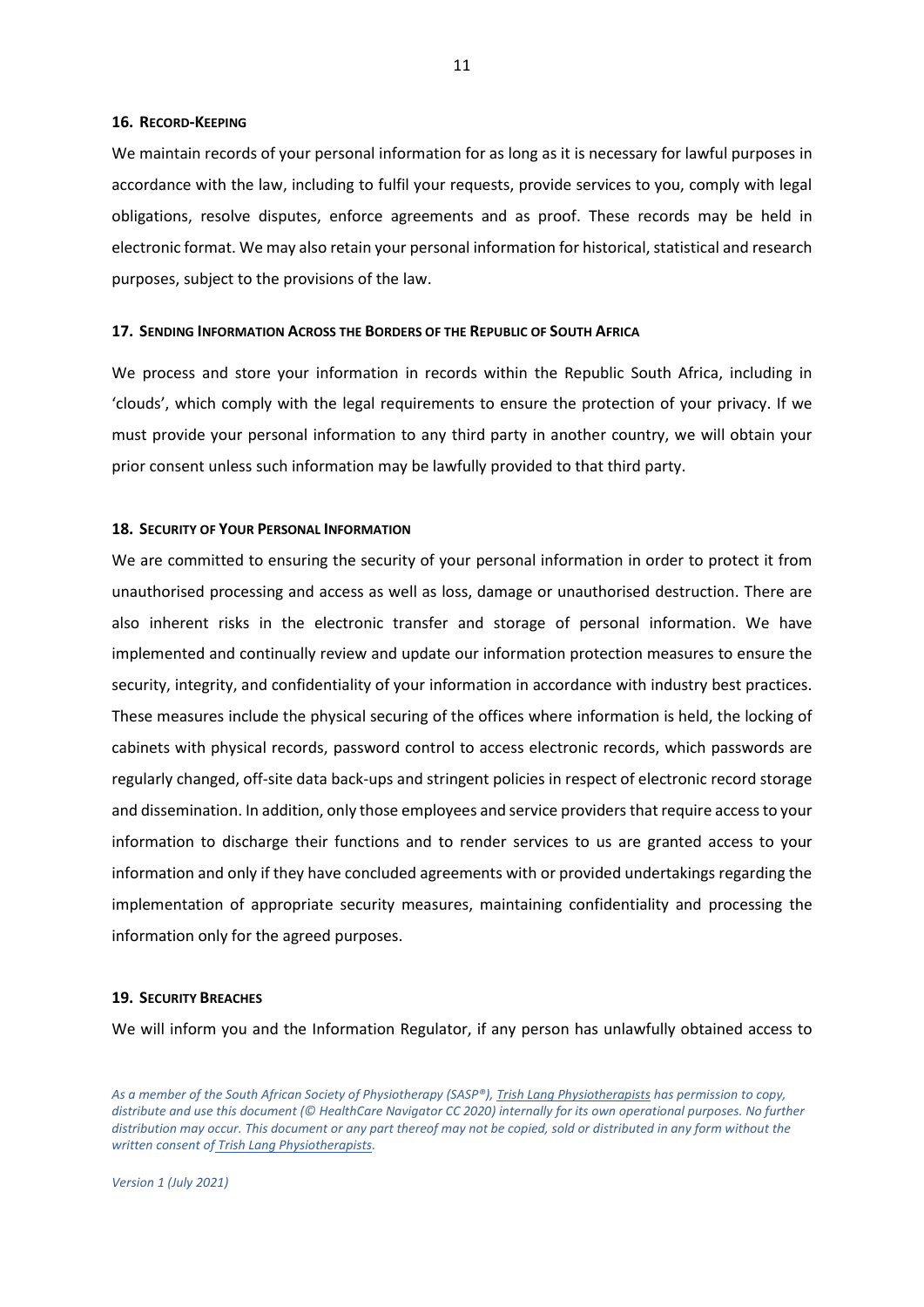your personal information, subject to the provisions of the law.

#### <span id="page-11-0"></span>**20. RIGHT TO ACCESS YOUR PERSONAL INFORMATION**

You have the right to have access to your personal information subject to restrictions imposed in legislation. You may request access to your information in our possession or under our control and information of third parties to whom we supplied that information. If you wish to exercise this right, please complete and submit the prescribed form to the Information Officer. Costs may be applicable to such request. The relevant form and costs can be obtained from the Information Officer. You may also consult our PAIA Manual.

#### <span id="page-11-1"></span>**21. ACCURACY OF YOUR PERSONAL INFORMATION**

It is important that we always have accurate information about you on record as it could impact on communication with you and your health, if applicable. You must therefore inform us as soon as any of your information has changed. You may also request that we correct or delete any information. Such a request must be made in writing on the prescribed form to the Information Officer and must provide sufficient detail to identify the information and the correction or deletion required. Information will only be corrected or deleted, if we agree that the information is incorrect or should be deleted. It may not be possible to delete all of the information if there is a legal basis to retain the information. However, please contact the Information Officer to discuss how we can assist you with your request. If we correct any information and the corrected information will impact on any decision made or to be made about you, we will send the corrected information to persons to whom the information has been disclosed in the past if they should be aware of the changed information.

#### <span id="page-11-2"></span>**22. MARKETING OF PRODUCTS AND SERVICES**

There is no unsolicited electronic marketing at \_\_\_\_\_Trish Lang Physiotherapy \_\_\_ except for purposes of treatment and care or other practice-related matters. However, if in future this may occur, direct marketing of the Practice will only be directed to patients and other persons who have provided consent for such purposes as prescribed. have provided consent, we may occasionally inform you, electronically or otherwise, about supplementary products and services offered by us that may be

*As a member of the South African Society of Physiotherapy (SASP®), Trish Lang Physiotherapists has permission to copy, distribute and use this document (© HealthCare Navigator CC 2020) internally for its own operational purposes. No further distribution may occur. This document or any part thereof may not be copied, sold or distributed in any form without the written consent of Trish Lang Physiotherapists.*